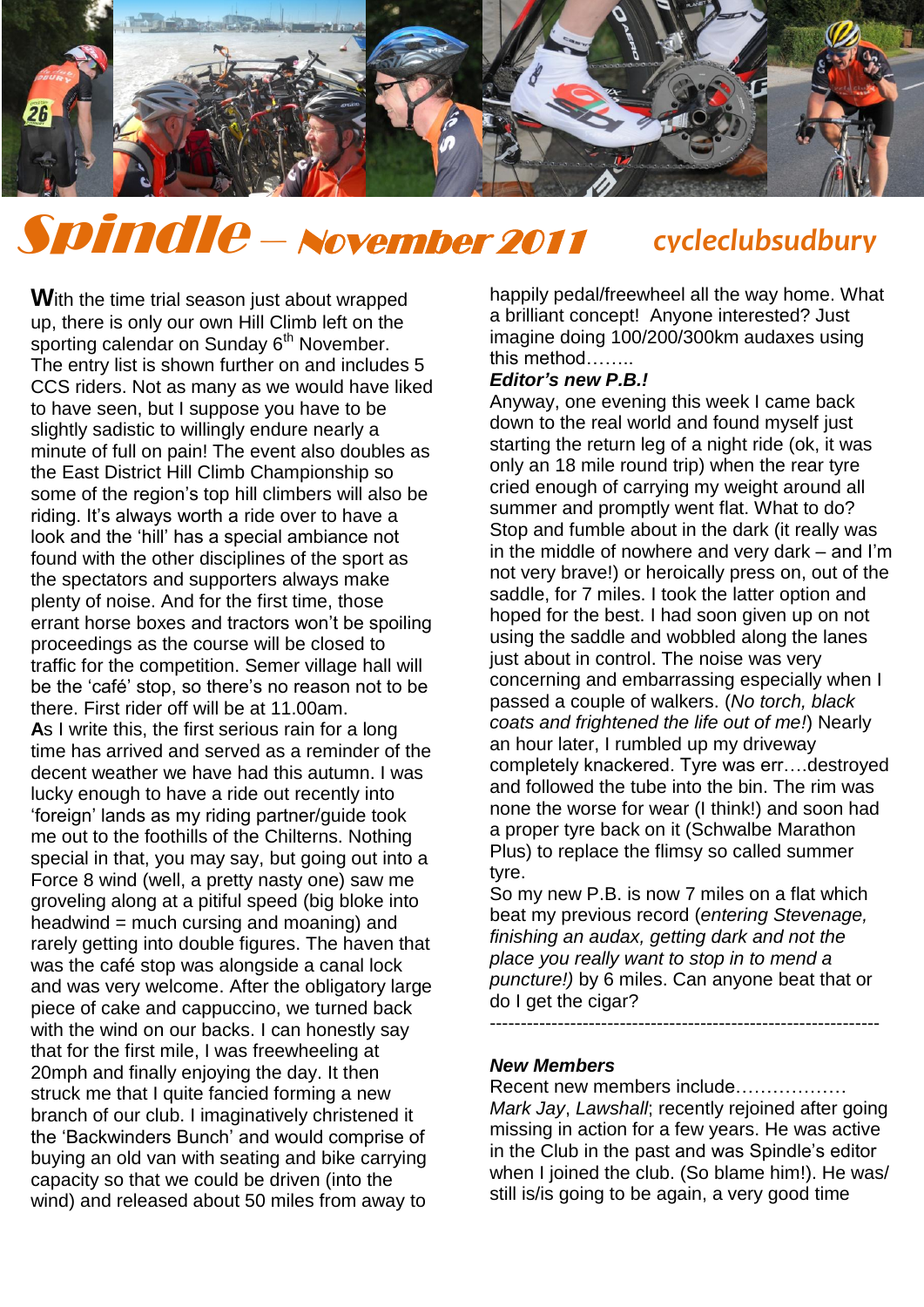trialler and hillclimber and was part of the CCS teams that still hold 3 of the Club's Team TT records at 10, 25 and 30 miles, established in 1993 and 2000. *Also...Tim Radford*, *Sudbury.*

*&…….Kirsty White, Great Cornard*.

These 3 members were recently seen competing at the Speed Judging competition and claimed the first 3 places. While Kirsty and Mark helped CCS to win the recent Dalham Hilclimb! We only sign up the best!

----------------------------------------------------------------- *Dates for your diary*

**Sunday 6th November**: CCS Hillclimb at Semer Hill. Start 11.00am

**Thursday 17th November**: UCI TRACK WORLD CUP TICKETS FOR OLYMPIC VELODROME 17 – 19 FEBRUARY 2012 RELEASED BY TICKETMASTER;

Link to Ticketmaster and event details on the website homepage at [www.cycleclubsudbury.com](http://www.cycleclubsudbury.com/)

Probably the only chance to savour the new Olympic velodrome as, if like the majority of us, you also failed to get Olympic tickets.

**Saturday 12 November**: Hellesdon, Norwich: Audax - Norfolk Nips 1 100k ride.

**Saturday 10 December**: Hellesdon, Norwich: Audax - Norfolk Nips 2 100k ride.

**Thursday 24th November** at 7.30pm A.G.M. Stevenson Centre, Gt. Cornard

Would any members wishing to have a motion or Rule change included in the AGM Agenda please inform the Club Secretary Nick Reed or David Fenn by the  $10<sup>th</sup>$  November this will give us sufficient time to include it in the Agenda which has to be circulated to members by the  $17<sup>th</sup>$  of November. Would all members holding club Trophies please return them at the AGM, alternatively to Peter Whiteley by Friday 25<sup>th</sup> November at 133 Melford Road, Sudbury, phone first on 01787 375269.

**Thursday 8th December**. Quiz Night at 7.30pm Stevenson Centre, Gt. Cornard.

**Thursday 12th January** : Subs Night At 7.30pm Stevenson Centre, Gt. Cornard

**Saturday 21st January** : Presentation Evening The Club Dinner and Prize Presentation is to be held on January 21<sup>st</sup> 2012 at the Bull Hotel in Long Melford, so all you club members and prize winners please mark this special date down on your calendar. In an attempt to attract more members to attend, the price of the meal is to be subsidised from club funds.

The price for adults has been set at £17.50 for a three course meal plus coffee, juveniles and junior will be £10.00. Menus will be circulated in December. There will be 60 places available on a first come first served basis.

#### *-------------------------------------------------------------- Dalham Hillclimb Results. By Simon Daw*

Five CCS riders turned up for the inter club hill climb at Dalham on a chilly but bright Sunday, October 16th. The event was spread over pretty much the entire morning, because the CC Sudbury and West Suffolk Wheelers websites detailed different start times! In the event, Jonathan Weatherley and I turned up at the earlier time; Mark Jay, Kirsty White and George Hoppit arrived later, and were given separate rides from the rest of the field. There were fifteen riders in total - none from Haverhill Wheelers - so we were outnumbered by two to one. Our five was the exact number of team riders required, so every rider had to count! I set the fastest time by about 2.5 seconds on the first - longer - climb, with Mark, riding his first event for seven years, in third place. The second climb is shorter, and Mark powered up it to set the fastest time. When the times for the two climbs were added together there was a draw for first place between me and Lee Sole (WSW), with Mark in third place. George was fourth and Jonathan fifth - so CCS had filled four of the top five places! Kirsty battled in for fourteenth place, and her placing was enough for us to clinch the team award.

# *Official Result Listings*

|                | <b>Time</b>              |              |         |         |                      |            |            |
|----------------|--------------------------|--------------|---------|---------|----------------------|------------|------------|
|                | Name                     | Club         | Hill1   | Hill 2  | Total<br><b>Time</b> | <b>CCS</b> | <b>WSW</b> |
| $1=$           | Simon Daw                | <b>CCS</b>   | 1:56.81 | 1:13.77 | 3:10.58              | 50         |            |
| $1 =$          | Lee Sole                 | WSW &<br>Tri | 1:59.22 | 1:11.36 | 3:10.58              |            | 50         |
| 3              | Mark Jay                 | <b>CCS</b>   | 2:01.98 | 1:11.82 | 3:13.80              | 48         |            |
| 4              | George<br>Hoppit         | CCS          | 2:02.61 | 1:19.07 | 3:21.68              | 47         |            |
| 5              | Jonathan<br>Weatherley   | <b>CCS</b>   | 2:06.17 | 1:19.84 | 3:26.01              | 46         |            |
| 6              | Adi<br>Barbrooke         | WSW &<br>Tri | 2:05.57 | 1:24.64 | 3:30.21              |            | 45         |
| $\overline{7}$ | Boyde<br><b>Nicholas</b> | WSW &<br>Tri | 2:11.98 | 1:21.52 | 3:33.50              |            | 44         |
| 8              | Julian Long              | WSW &<br>Tri | 2:07.28 | 1:26.90 | 3:34.10              |            | 43         |
| 9              | Michael<br>Lawson        | WSW &<br>Tri | 2:15.02 | 1:25.64 | 3:40.66              |            | 42         |
| 10             | Lewis Elson              | WSW &<br>Tri | 2:15.81 | 1:32.25 | 3:48.06              |            |            |
| 11             | David Young              | WSW &<br>Tri | 2:21.87 | 1:36.05 | 3:57.92              |            |            |
| 12             | Rob Norman               | WSW &<br>Tri | 2:39.63 | 1:48.32 | 4:27.95              |            |            |
| 13             | Henry Wood               | WSW &<br>Tri | 2:41.25 | 1:49.46 | 4:30.71              |            |            |
| 14             | Kirsty White             | <b>CCS</b>   | 3:06.87 | 2:06.45 | 5:13.32              | 37         |            |
| 15             | <b>Brian Aldis</b>       | WSW &<br>Tri | 3:18.99 | 2:15.65 | 5:34.64              |            |            |
|                |                          |              |         |         | Total<br>Points      | 228        | 224        |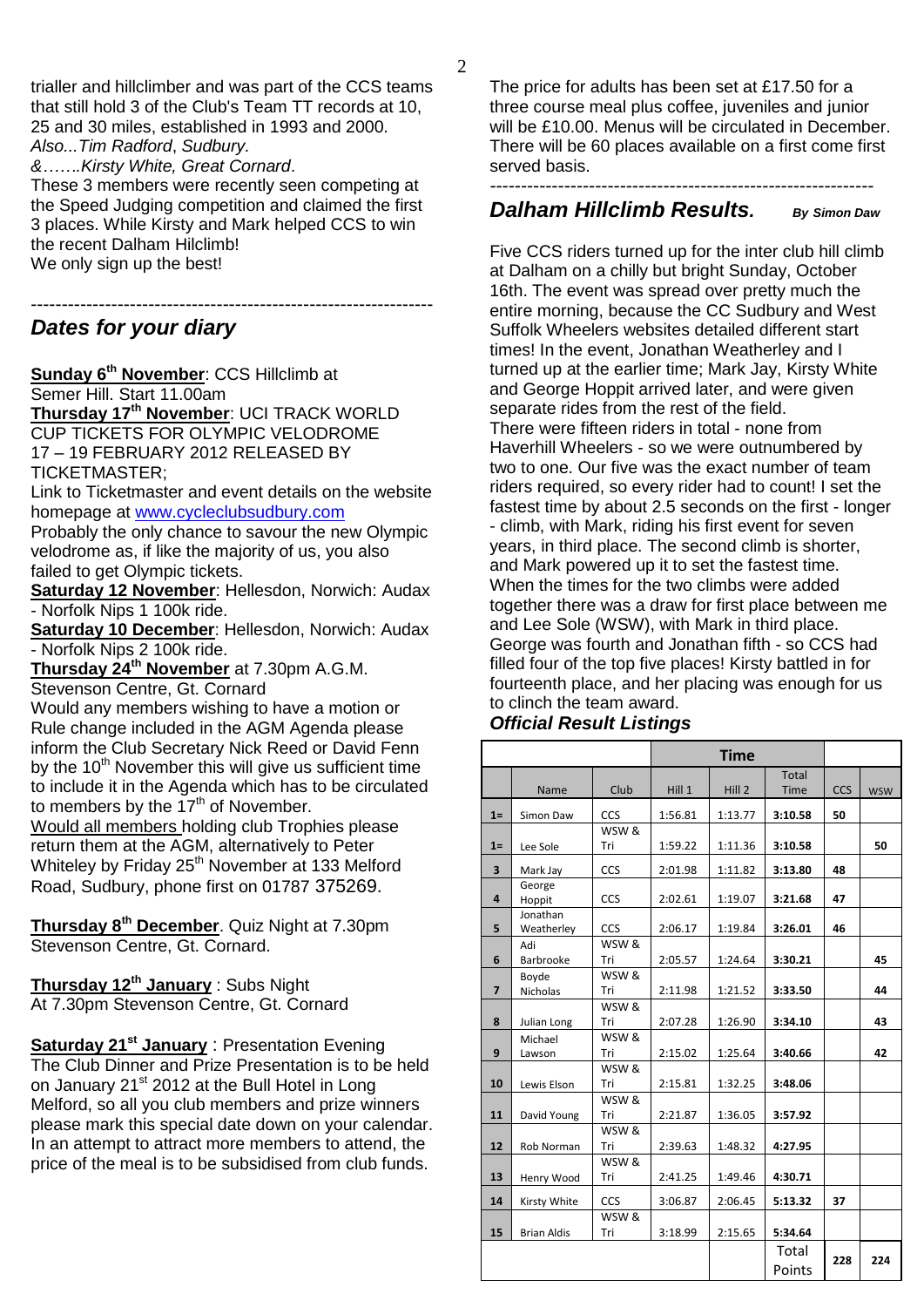# **Cycle Club Sudbury Open Hill Climb at Semer Hill on 6th November 2011**

| No.             | <b>Name</b>                | <b>Club</b>                         | Cat                     | <b>Start Time</b> | <b>Time</b> |
|-----------------|----------------------------|-------------------------------------|-------------------------|-------------------|-------------|
|                 | <b>Graham Collins</b>      | Ipswich Bicycle Club                | Sen                     | 11:01             |             |
| $\overline{2}$  | Jayne Williams             | Ipswich Tri Club                    |                         | 11:02             |             |
| 3               | <b>James Rush</b>          | <b>Cycle Club Sudbury</b>           | Sen                     | 11:03             |             |
| $\overline{4}$  | <b>Adrian Whiting</b>      | <b>Wisbech Wheelers</b>             | $\overline{\mathsf{V}}$ | 11:04             |             |
| 5               | <b>Robert Harman</b>       | <b>Cycle Club Sudbury</b>           | $\overline{\mathsf{V}}$ | 11:05             |             |
| 6               | Karen Eaton                | <b>Wolsey Road Club</b>             | LV                      | 11:06             |             |
| $\overline{7}$  | <b>Stuart Emmett</b>       | <b>Wisbech Wheelers</b>             | Sen                     | 11:07             |             |
| 8               | <b>Jonathan Weatherley</b> | <b>Cycle Club Sudbury</b>           | Sen                     | 11:08             |             |
| 9               | <b>Greg Andrews</b>        | <b>Colchester Rovers CC</b>         | $\overline{\vee}$       | 11:09             |             |
| 10 <sub>1</sub> | <b>Simon Scott</b>         | Anglia Velo                         | Sen                     | 11:10             |             |
| 11              | Sandra Mackay              | <b>XRT Elmy Cycles</b>              | LV                      | 11:11             |             |
| 12 <sub>2</sub> | Paul Rippon                | Ipswich Bicycle Club                | V                       | 11:12             |             |
| 13              | <b>Patrick Cook</b>        | Ipswich Bicycle Club                | Jun                     | 11:13             |             |
| 14              | <b>George Hoppit</b>       | <b>Cycle Club Sudbury</b>           | Sen                     | 11:14             |             |
| 15 <sub>1</sub> | <b>Antony Birt</b>         | Ipswich Bicycle Club                | Sen                     | 11:15             |             |
| 16 <sup>°</sup> | James Shillaw              | <b>Stowmarket &amp; District CC</b> | V                       | 11:16             |             |
| 17 <sup>1</sup> | <b>Steve Willet</b>        | Plomesgate CC                       | $\overline{\vee}$       | 11:17             |             |
| 18              | Rebecca Taylor             | <b>Wisbech Wheelers</b>             |                         | 11:18             |             |
| 19              | Tom Stephenson             | <b>Colchester Rovers CC</b>         | Sen                     | 11:19             |             |
| 20              | <b>Ben Capsey</b>          | <b>Stowmarket &amp; District CC</b> | Sen                     | 11:20             |             |
| 21              | <b>Darren Rule</b>         | <b>Cycle Club Sudbury</b>           | Sen                     | 11:21             |             |
| 22              | Daniel Zagni               | Ipswich Bicycle Club                | $\overline{\mathsf{V}}$ | 11:22             |             |
| 23              | <b>Adrian Pettitt</b>      | <b>Stowmarket &amp; District CC</b> | $\vee$                  | 11:23             |             |
| 24              | Peter Ingram               | Ipswich Bicycle Club                | Sen                     | 11:24             |             |
| 25              | Will Bamber                | <b>Cult Racing</b>                  | Sen                     | 11:25             |             |
| 26              | Paul Moss                  | <b>Stowmarket &amp; District CC</b> | V                       | 11:26             |             |
| 27              | Lea Marshall               | <b>Essex Roads CC</b>               | LV                      | 11:27             |             |
| 28              | <b>Ralph Keeler</b>        | <b>Essex Roads CC</b>               | $\overline{\vee}$       | 11:28             |             |

# **2011 Duathlon Age Group World Championships Gijon, Spain - 25th September**

*By Barbara Law*

I reported on the European Duathlon Champs in an earlier Spindle and said that I hoped to be in Gijon in Spain for the Worlds. Little did I know, those 8 weeks before the event I would be knocked off my bike during a time trial on the A11 and would be struggling to be fit enough to compete. Anyway, after an enforced lay off, having "got back on the horse" as they say and

ridden a few more time trials on the A14 and A11 (the last one meant riding past the actual Spot!!) we were off to Spain on Tuesday afternoon.

Armed with lots of painkillers and having just had another treatment from the osteopath, Terry drove us to Portsmouth to board the ferry to Santander in northern Spain. This proved to be a very good idea on his part as we would have had a 1000 mile car journey. Instead we spent a relaxed 24 hours on a very civilised vessel. The cabin was tiny and had bunk beds but I managed the ladder even after a glass or so of red!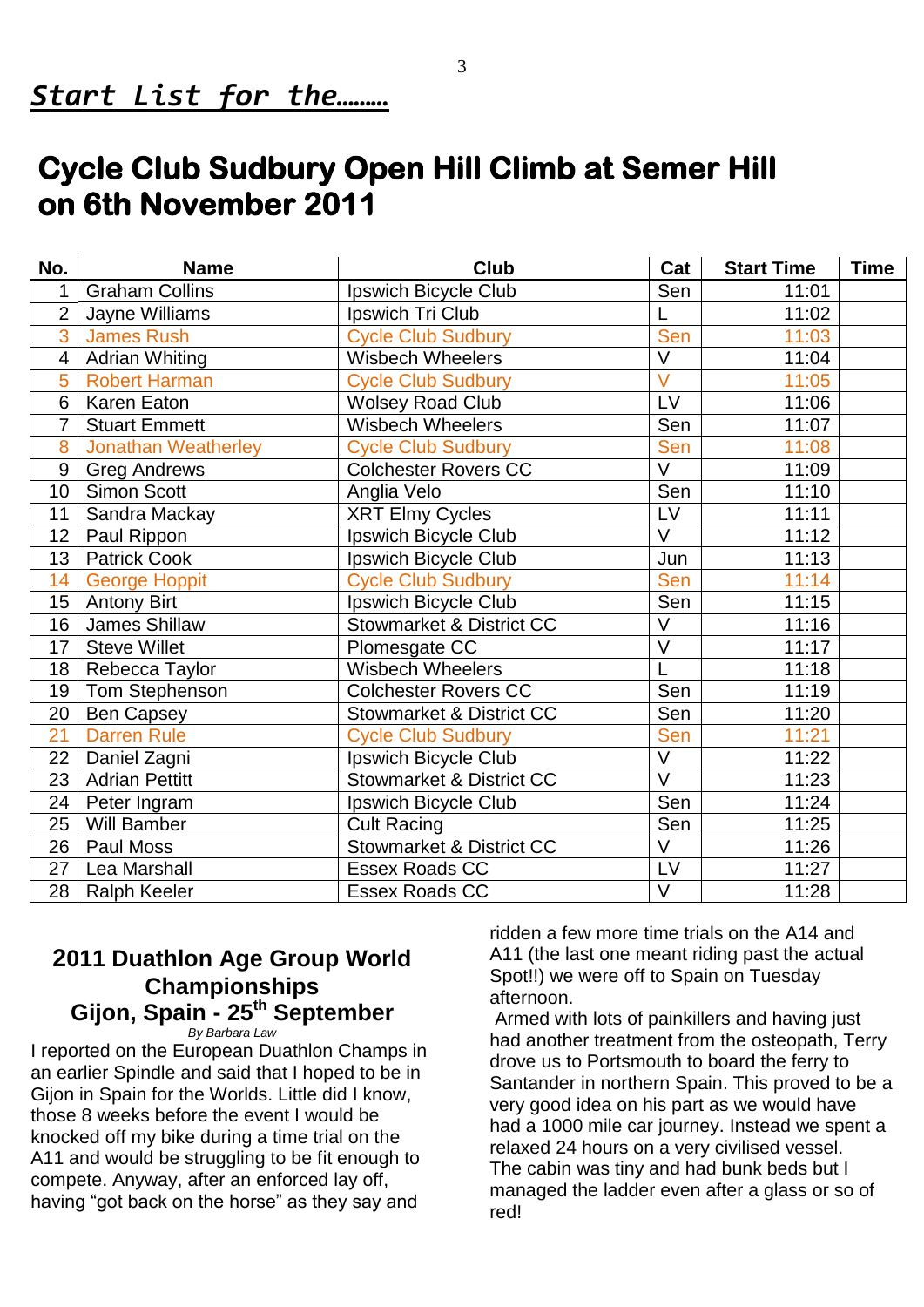We docked at tea-time, collected the key for the flat we were renting in Gijon and eventually after a lot of hassle (and driver/navigator shouting) with a gps system which wouldn't accept the address found the hotel for our overnight stay just outside Santander.

On Thursday lunch time we arrived at our apartment which was situated very close to the promenade and we could see the beach and wonderful surf from our window – a bonus. Later we found out I would race up and down the promenade and we were able to watch some of the junior, U23 and elite athletes from our window the day before my race.

The next few days were spent registering and trying to work out the run and bike courses and we were able to ride most of the bike course twice. During the race , however, I had to do a fairly tight U turn just before a roundabout and this I did not know about until I actually reached that point – still I knew what to do on the second lap.

GB team briefing, photos and the official opening ceremony filled more time and then it was race day.

Over the last week I had taken enough painkillers to fell an ox plus some red wine which seemed to work for short periods. On the day I just had a few paracetamol. My start for women 40+ (about 110 of us) was the last of 7 waves starting at 4 minute intervals and just before that I was lying on the track in the stadium. Others probably thought I was stretching but I was just trying to get rid of the pain in my back and I didn't do a warm up!

Off we went on the run  $-$  4 laps of 2.5k (6 miles) – flat but

with one nasty section of cobbles with big gaps and liberally sprinkled with leaves,



acorns and conkers! My legs felt like lead and I was 3 or 4 minutes slower than I had hoped. Into transition in the middle of the stadium – helmet on, shoes changed and run out with bike. Mount after the line and off on the bike course.

This was 2 laps of just under 20k (24 miles total) with a 3 mile hill after the first few miles. A sharp turn at the top and the downhill  $-$  great  $-$  except that my leg got cramp and I free wheeled down with one leg stuck straight out – then into town,

along the prom another U turn at the end and back towards the stadium to do it all again. I panted a lot up the hill but didn't cramp again. I can't do those fancy dismounts with your shoes attached to the pedals – so a fairly dignified stop, dismount and then into the stadium to transition trying to make my legs start running. Rack bike – damn – the aero bars got caught up with the next bike on the rack and one of the officials is watching me – wasted time – helmet off – change shoes again and off for the final 2 laps of the run. I didn't know that I was  $5<sup>th</sup>$  out of the 6 in my age group by then. I knew the New Zealander and American who beat me in Edinburgh were about three hundred yards ahead. I tried to run steadily and gradually overtook both of them on the first lap eventually beating them by 4 minutes which pleased me. I knew the Canadian girl who had won the last few years was some way in front but didn't know that a "new" American was in front of her but was very pleased to finish in 3<sup>rd</sup> place.

In the evening, after a Spanish buffet and a few more glasses of red wine, I was very proud to stand on the podium draped in a union jack to receive my bronze medal. Next year's world champs will be in Nancy in France.



#### *Barbara*…………………..

p.s. My back spasm finally let go a week after the race so hopefully no more pills for a while – but maybe still a little red!!

p.p.s. The GB team was one of the largest and in my event – standard distance we came home with 7 gold's, 7 silver and 8 bronze plus another 10 medals in the shorter sprint event.

# **An Olde Worlde Report**

*by a very olde worlde (and wacky) Brian Mann "And lo it came to pass that as the old farts were feasting in the house of Peter, one of their number spake saying "Where shall we go next week?" and Old Nick (he"s a bit of a devil that Mr. Reed) answered saying "The Lord (Oakshott) and I have a route for you!" and they were sore afraid."* 

One summer Wednesday six CCS riders by way of a change travelled to Waltham Abbey intent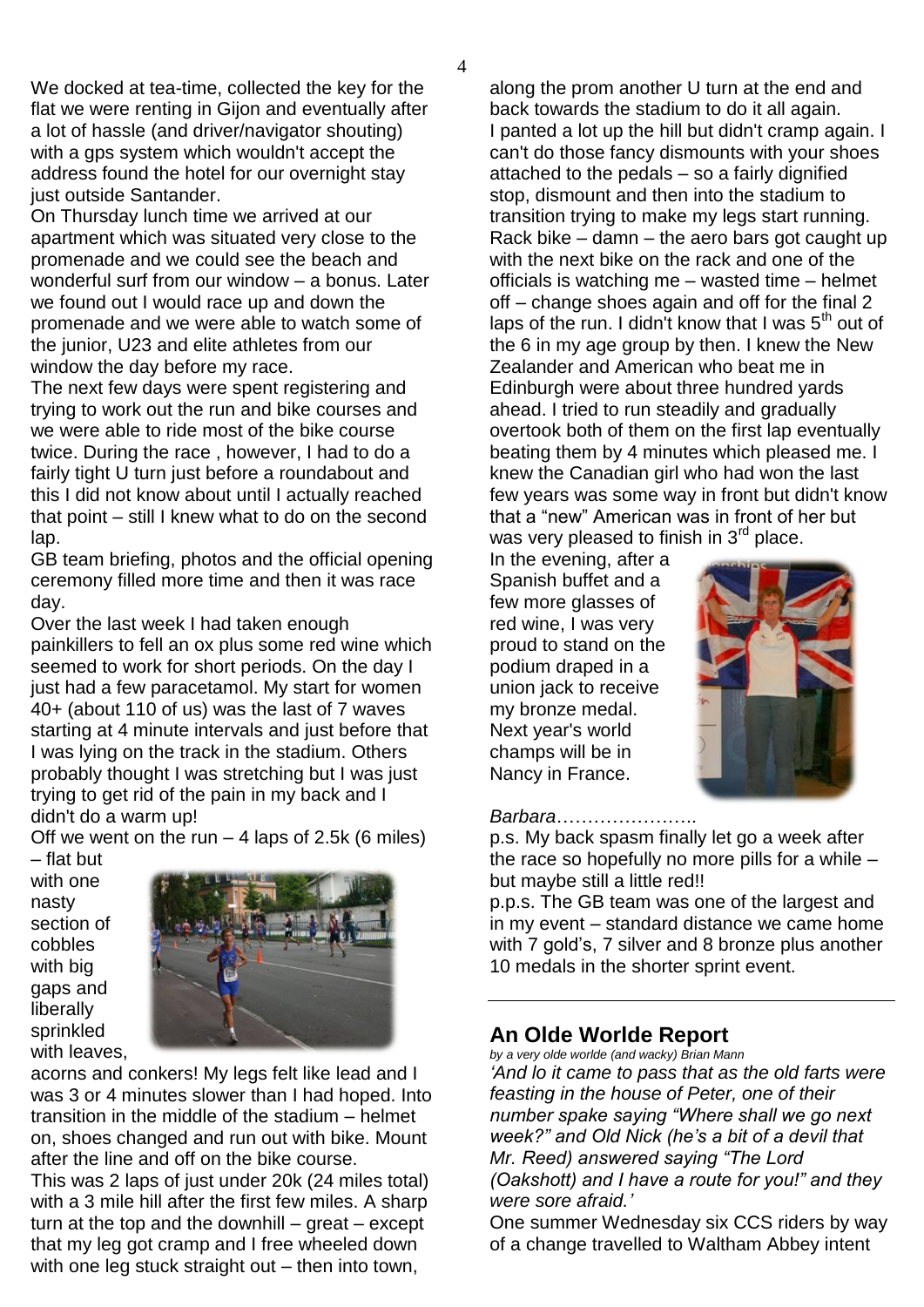on riding south following the River Lea navigation, passing the site of the 2012 Olympics, as far as the Thames at Limehouse. Returning by the same route, apart from a small detour, gave us a total of 57km which took 3 hours 36 minutes – a statistic which shows it was not quite the doddle we"d expected. Normally on Wednesdays we meet (taking turns to play host) at 9:15am, drink tea and scoff biscuits, leave at 9:30-ish for a 40 mile round trip, always with a café stop for tea and cakes before returning to the host"s house where we attempt to eat more cake before going home to see how much weight we've gained ! As many as 14 riders attend these rides but of course numbers fluctuate throughout the year. Anyway, Mac, John Oakshott, Nick Reed, David Miller, Steve Lloyd and myself (Brian) met in the car park at Waltham Abbey at about 10:30am and after buying tickets and making sure we were all parked properly between the lines (we"ve all heard tales of officious parking wardens) set off to find the river, knowing then that all we had to do was pedal south and keep

out of the wet stuff. Going down the slope to the towpath was like entering a different world, no road noise, no cars – peaceful and best of all flat! Mac was brought up in these parts and was soon reminiscing about a childhood playing by the



river which was now filled with houseboats instead of the barges as he remembered. Our route took as past Enfield Lock, then Pickett's Lock, every now and then changing from one side of the river to the other, all the while passing through places and under roads I've spent a lifetime travelling on. It's a job to recollect where we were when we had our first café stop. I think it was just south of the Lea Valley viaduct (North Circular Road) but could just as easily be near Ferry Lane (A503) or Lea Bridge Road (A104). The trouble is there are no meaningful signposts when cycling mostly below road level, anyway the café was a welcome sight after about an hour"s riding, which included a nightmarish diversion due to repairs to the towpath requiring us to retrace some of our route then take to a main road, turning into a Tesco car park, skirt round a giant Ikea store, then pick our way along an industrial estate road which looked like it hadn"t been repaired since the last war !

"*And it came to pass one of their numbers ordered the last of the bread pudding and sat outside in the sunshine to escape the moans and groans of his companions but when the others joined him at the table they too had bread pudding for there was a miracle"* – a good supply under the counter! Leaving the café, the Lord (Oakshott) spotted Gwyneth the houseboat moored nearby and resolved to photograph it on the return journey (John"s wife is called Gwyneth). By Walthamstow Marshes the going got decidedly harder with Mac and I struggling to cycle with our road tyres through the sandy surface which stretched for half a mile. "*And lo, one of their number cried "Lord, what is the meaning of life?" and the Lord (Oakshott) pondered and squinted and verily went cross eyed then spake saying "The meaning of life is 88" and they believed and smiled and pedaled silently along, lost in their own thoughts" (Apparently a well endowed female with 88 emblazoned across her t-shirt passed them by!! – Ed.)*  At last we arrived at the site of the 2012 Olympics and another diversion away from the towpath, now when a road is closed, motorists get diversion signs at every junction until they are back on the right route, cyclists get a map pinned to a lamp post which they are supposed to memorise no matter how complicated the route, without the Lord"s sat map on his handlebars we"d probably still be in Hackney. So, at last safely back on the towpath, where we went after that is anybody"s guess, I am writing this with a London map beside me and I think we followed the Hertford Union Canal which joined the Grand Union Canal and led us to Limehouse where the Lord and the Devil took us up a flight of steps to a square with fountains and a very posh looking café, being by now very hungry we didn"t worry about finding a cheaper place and ordered and ate. Appearances can be deceiving and Limehouse prices were no more than we are used to around here. After eating we biked around a couple of corners and were rewarded with a riverside view of the Thames with Canary Wharf to the left and the Gherkin to the right, and then we set about the return journey. This time I think we went via Limehouse Cut under the Blackwall Tunnel approach road to yet another unsigned diversion by the Bow flyover, but the trusty sat map came into play once again and despite flirting with the slip road for the A102M we at last found the towpath and pedaled north, doing the return leg with no further stops.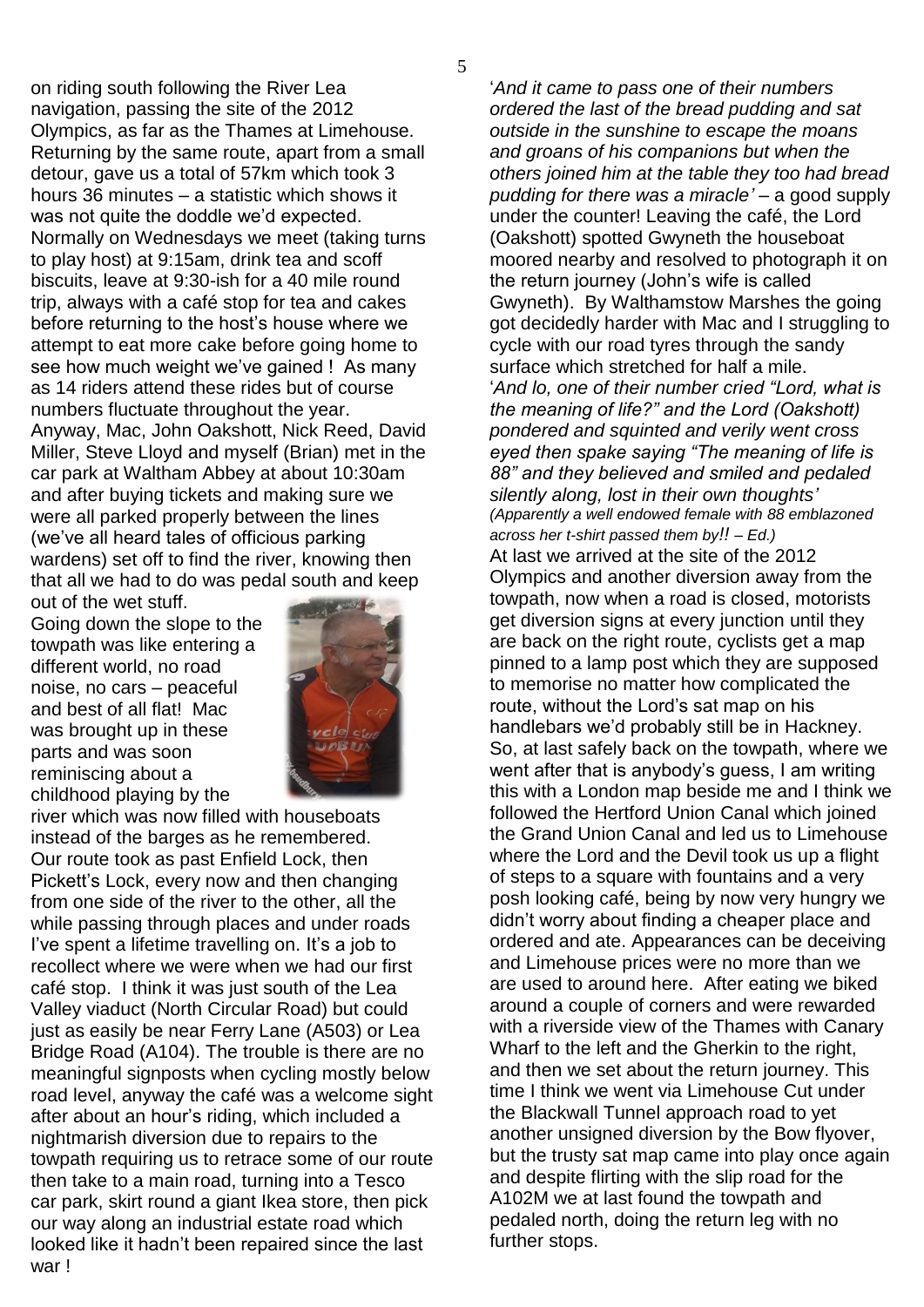Although returning via the same route could be boring I think the concentration involved in keeping out of the wet stuff ensured our minds didn"t wander too much. We navigated round Ikea and through Tesco without incident and eventually back to the car park, tired and slightly sun burnt. All in all, a tiring but enjoyably different ride.

*"And they found the car park and their cars where they had left them and lo, no traffic wardens had visited and they rejoiced, saying "verily thou art a wise Lord (Oakshott) thou hast delivered us from the tribes of London, never again will we doubt your sat map" and they returned home, rejoicing".* -----------------------------------------------------------------

# **ECCA Hillclimb.**

Our redoubtable rider of many categories, Simon Daw, recently rode the fearsome Baddow North Hill, ECCA Hillclimb. It concurs with my thoughts that he"s one cog short of a cassette (see pic!), as it's one of the



nastiest bumps in Essex, and why would you want to ride it, not once, but twice at full speed. To his credit though, his combined time for the two ascents of 3min 34.8secs was good enough for  $3<sup>rd</sup>$  place overall. A good 'sign off' ride for Simon who has enjoyed a very successful season. -----------------------------------------------------------------

# **Time Trialler turned downhill Mountain**

#### **Biker…by Rob Davies** *Mountain Biking in Les Gets in the French Alps………….*

My wife, son Jack and I had a 7 night holiday downhill mountain biking in the French Alps based in a Les Gets which is about 2 miles from Morzine. The holiday was booked on



the internet with Alpine Elements and covered flights, accommodation and food. Les Gets and Morzine have many downhill bike runs and lots of sign posted cross country runs. The roads in the area were also a mecca for road cyclists who enjoy punishing long hill climbs.

The downhill runs are graded by difficulty ranging from difficult to beginner as are the cross country runs.

At the beginning of the week you can purchase a lift passes by the day or any number of rides. You then hang your bike from the chair lift in front and sit in the next lift to the top of the run. The Chavannes Express takes about 15 minutes to take you to the top of the main downhill run. This run is extremely steep and has lots of breaking bumps which makes having full suspension a big advantage.

However lots of good riders did all the downhill routes on a hard tails. I took my own bike out in a bike bag after removing handle bars, pedals, rear derailleur and wrapping in bubble wrap. Removing the rear derailleur is a must because the airport handlers are not very gentle on the bikes. You can hire bikes in Les Gets from lots of places and they come with all the protective equipment which you need.

The first time Jack and I descended the main downhill course on the hard tail bikes that came with the holiday, took us almost 14 minutes.

However using proper downhill bikes and after much practice, Jack had this down to 6 minutes. The safety equipment including full face crash helmets is essential as we found out the hard way, or at least Jack did. On day one and on his third run,



he went over the handle bars on a double jump and knocked himself out! Despite this he was back riding the same course wearing a full face helmet the next day.

I personally enjoyed the cross country rides more than the downhill ones which are tough on the wrists due to all the braking bumps. The cross country can be hazardous particularly when it rains but the views from the top of the mountains make it worth the effort. If you use the chair lifts well you can minimise the amount of climbing you have to do.

The area also has white water rafting, canyoning, horse riding and for the extremely brave, paragliding. Most of the people on the holidays were families and not everyone did the downhill because it is dangerous. There were plenty of broken wrists and dislocated shoulders. That said, it is a very enjoyable activity holiday and I would recommend it to anyone who enjoys mountain biking with a bit of a challenge thrown in.